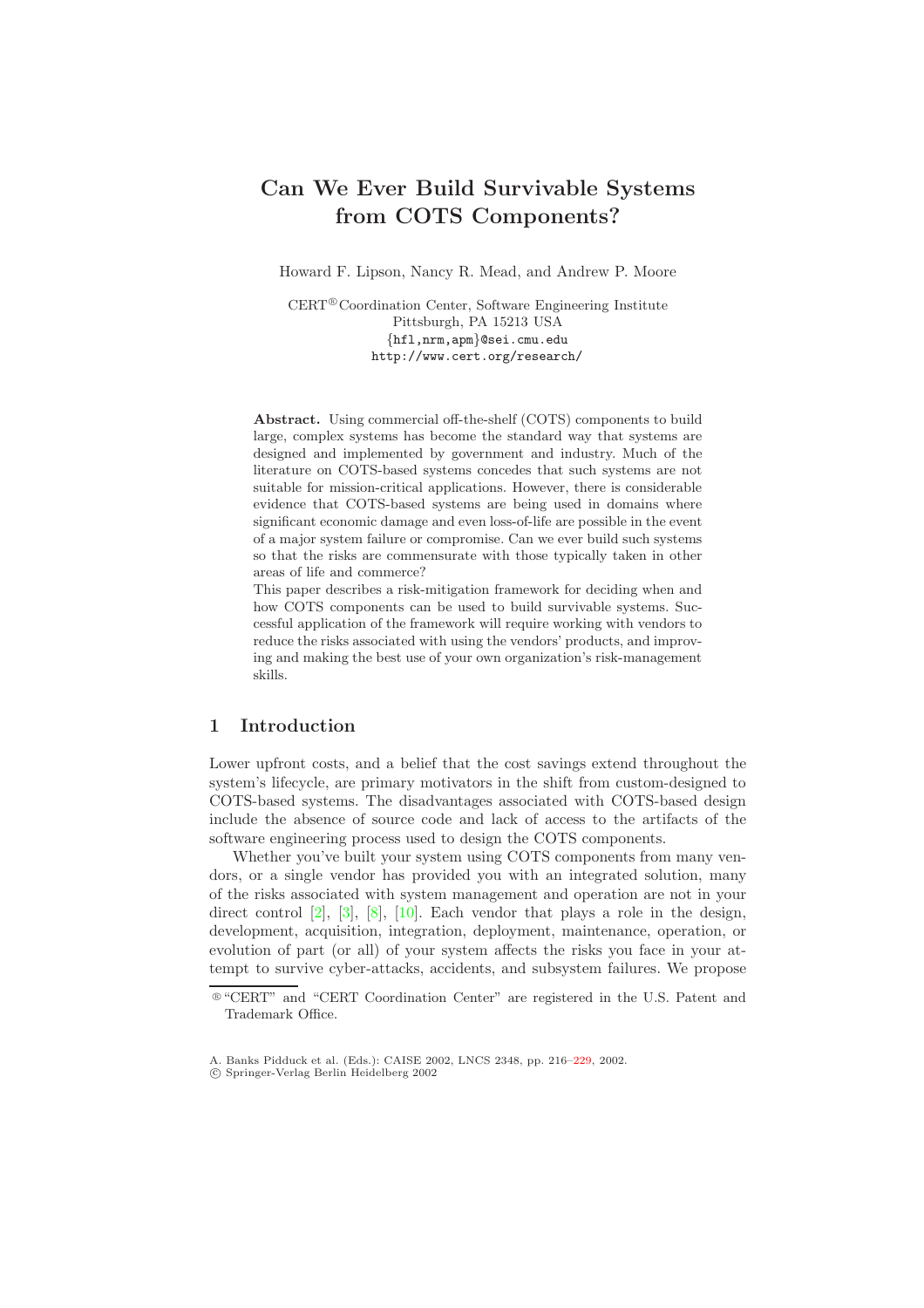<span id="page-1-0"></span>continual vendor-based risk evaluations as a critical part of the system lifecycle for mission-critical systems that use COTS components.

Survivable systems are those that continue to fulfill their missions (perhaps at a reduced level of service), despite having components or subsystems that are damaged or compromised by attack, accident, or failure. SEI research into the design and analysis of survivable systems [\[9\]](#page-13-3), [\[6\]](#page-13-4) has shown that systemsurvivability is dependent upon well-reasoned tradeoffs among the various quality attributes of a system's architecture and implementation. The design rationale and quality attribute tradeoffs are among the many engineering artifacts that are not available to the consumers of COTS components. Is it then impossible to build survivable systems out of COTS components?

Risk management is central to the achievement of survivability [\[11\]](#page-13-5). Those who acquire, design, implement, operate, maintain, and evolve systems that use COTS components can significantly enhance the survivability of such systems by working with vendors to reduce the risks inherent in the vendors' products and processes, and by improving and making the best use of their own organization's risk management skills. This paper suggests approaches that point the way towards future COTS components and vendor processes that provide sufficient visibility into a product's internals to give ample evidence that the use of these components can contribute to the assurance of overall system survivability.

#### **2 Survivability and COTS Components**

Survivability cannot be achieved without a clear understanding of the context in which modern systems typically operate – unbounded domains. Unbounded domains, such as the Internet, are characterized by a lack of central control, and a lack of complete, timely, or precise information. Moreover, a typical contemporary system constitutes an unbounded domain. In the absence of full control and full visibility into a systemand its environment, achieving survivability (i.e., fulfilling the mission of a system) is an exercise in risk-management and risk tolerance. If your system is primarily composed of COTS components, then you have a rather extreme case of lack of control and lack of visibility regarding the ultimate behavior of your system under a variety of circumstances that could threaten its survival [\[12\]](#page-13-6).

System vulnerabilities that are extremely unlikely to cause mission failure due to the actions of a normal user may very likely be exploited by an intelligent adversary, e.g., by taking advantage of buffer overflow vulnerabilities [\[5\]](#page-13-7), particularly when scripts are developed that encode the often intricate and detailed steps needed for successful exploitation. Survivability, therefore, demands high assurance that (1) such vulnerabilities do not exist or cannot be exploited, or (2) that their exploitation does not compromise the mission or can be recognized and recovered from to continue the mission  $[6]$ . This need for high assurance is what makes the use of COTS components in mission-critical systems so difficult.

Of course, COTS components can always be used to implement non-critical system functions, that is, functions whose properties do not impact system sur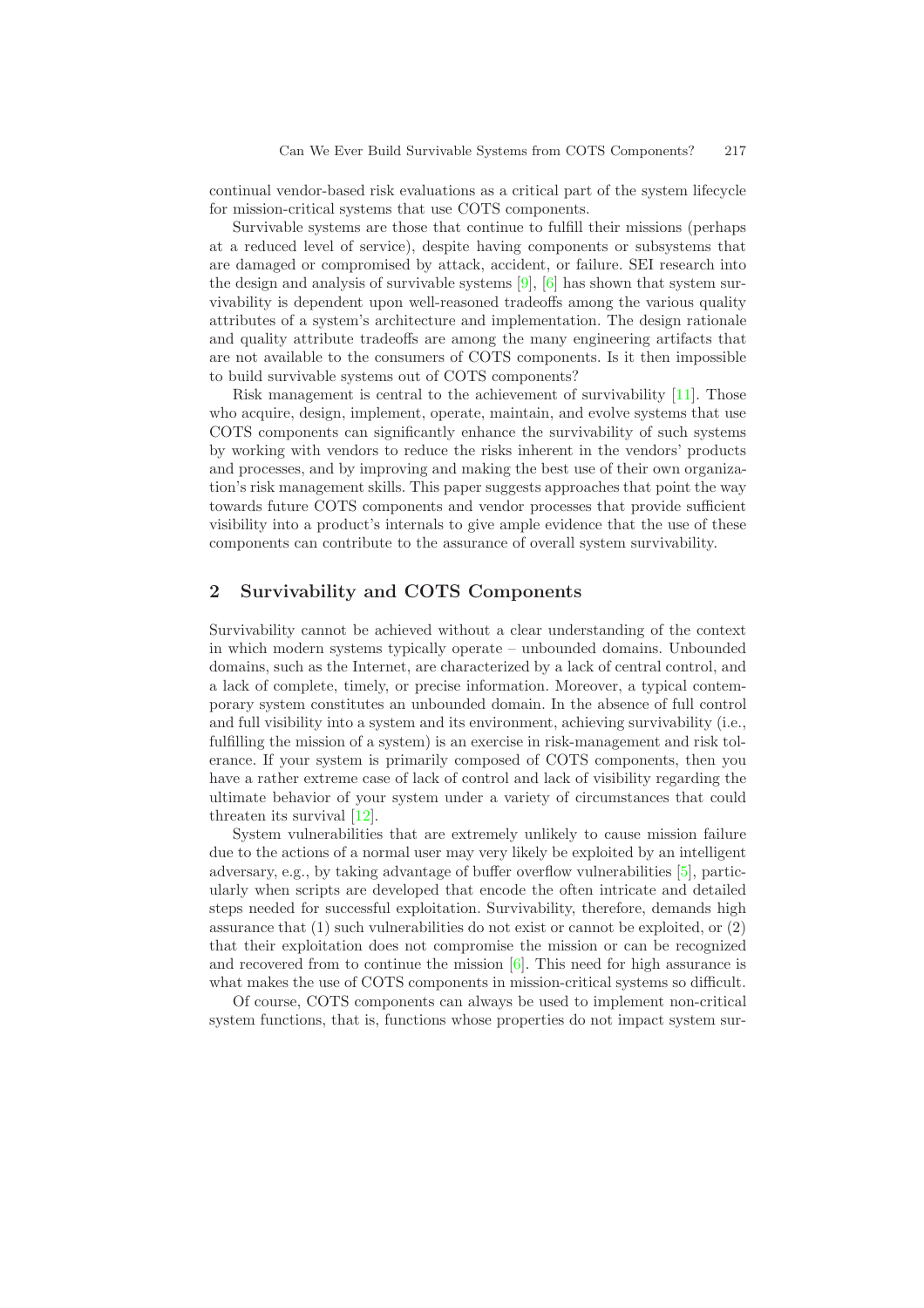<span id="page-2-2"></span>vivability. Some architectures have demonstrated how to structure a system so that the critical function is isolated to small, high assurance components, thus allowing COTS components to be used anywhere else [\[7\]](#page-13-8). Unfortunately, such approaches are currently limited to fairly narrow properties, such as military confidentiality.

Where such approaches are not available, the question is whether COTS components can be used to implement critical system functions. Survivability techniques often rely on redundancy to tolerate compromises of individual components. Layered defenses (e.g., using intrusion detection and recovery to complement resistance measures) also help to tolerate failures in critical function implementations. As a result of a design team's judicious use of replication, redundancy, and diversity, the property of system survivability can emerge from the interactions among the individual components of a system even when the components themselves are not survivable. But what assurances are required of COTS components that implement critical system functions?

The criticality of a systeminfluences the assurance requirements for COTS components that implement essential services. A system has high criticality if the consequences of system failure are severe. A system has low criticality if the consequences of systemfailure are negligible. Fig. [1](#page-2-0) maps the COTS component assurance required as a function of systemcriticality. There are many factors that influence COTS component assurance, which will be elaborated later in the paper. However, for the purposes of discussing the figure, we treat COTS component assurance abstractly, assuming only that assurance can vary greatly.

<span id="page-2-1"></span><span id="page-2-0"></span>

**Fig. 1.** COTS Component Assurance Required as Function of System Criticality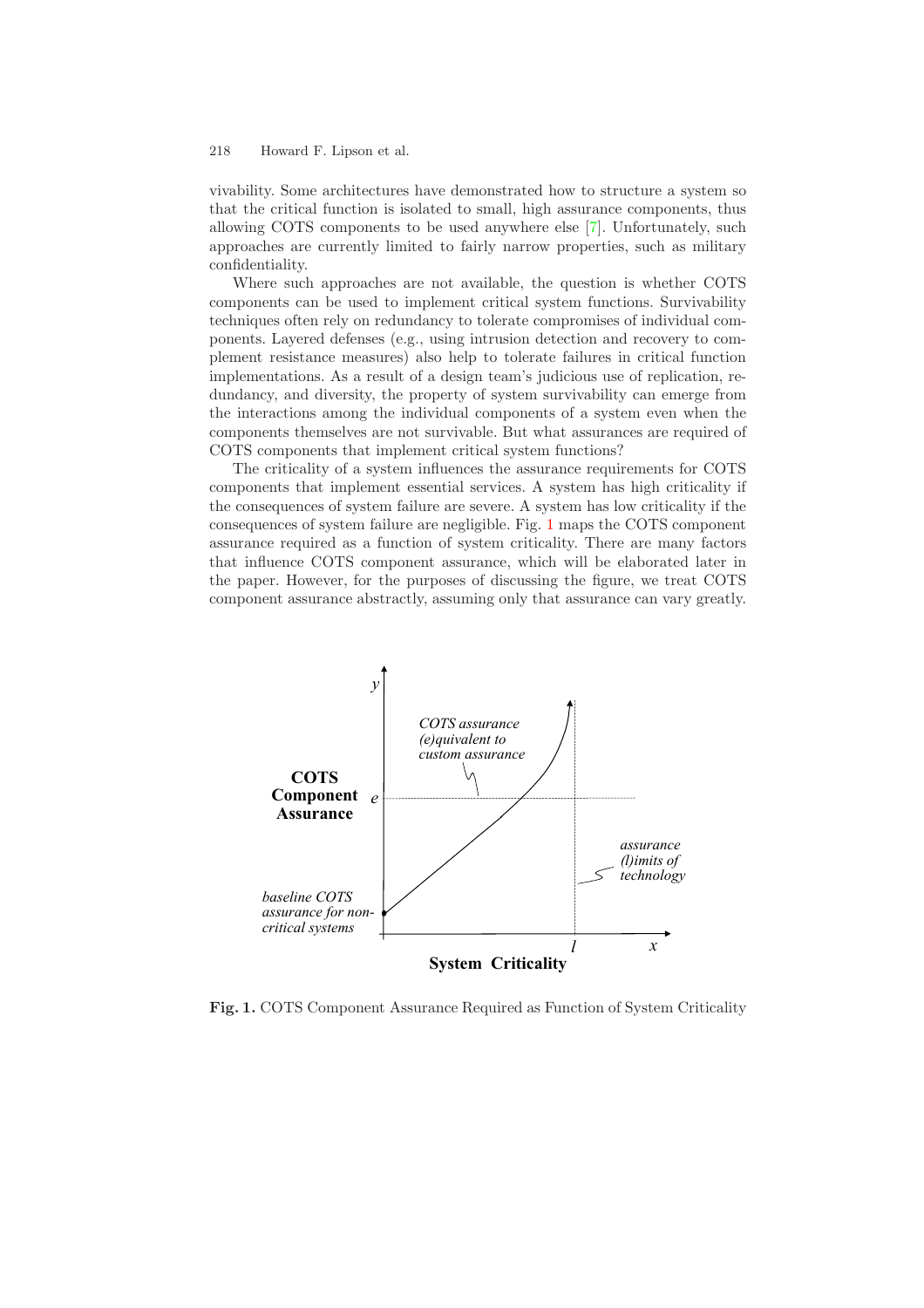We assume in Fig. [1](#page-2-1) that there is some baseline COTS component assurance required even for non-critical systems. Suppose  $(c, a)$  is a particular point along the curve, where  $c < l$  is the criticality of the system being built. Then  $a$ represents the minimal assurance permitted of any COTS component used to implement the system's essential services. The area above the curve represents acceptable use of COTS components, while the area below the curve represents unacceptable use. We assume that the proposed system relies on the use of COTS for the survival of the system's mission. We also assume that there is a point at which the potential impact is so severe that computing/network technology should not be used regardless of the assurances that the technology affords. This limit is shown as the dashed line *l* in Fig. [1.](#page-2-1) The asymptotic nature of the curve to the limit *l* reflects the need for "infinite" COTS component assurance to implement such high consequence systems.

The dashed line labeled *e* in Fig. [1](#page-2-1) represents COTS component assurance that is as convincing as the customdevelopment assurance. While this varies with the custom development process used, postulating such a point reflects the real possibility that COTS assurance can exceed that of customdevelopment. Some may argue that COTS components with such high assurance do not currently exist and, even if they did, they could not be considered to actually be COTS at that point. We do believe, however, that within our characterization of COTS, COTS components may have certain assurance benefits over custom development – for example, vendor expertise, history of use, and ensured evolution. Given this, the part of the curve above the dashed line *e* represents systems that are so critical that they actually require the use of very high-assurance COTS components instead of custom development.

# **3 COTS vs. Custom Design — A Binary Choice, or a Spectrum of Choices?**

The term COTS, as it is generally understood, refers to widely-available commercially produced software supplied as object code, for which the only information you might have about the product is the purchase price, a list of features, a user's manual, some vendor claims about the product, a license agreement, an application programming interface (API) specification, and your own experience with the product or trial version (or some third-party experience or test results of which you are aware). Hence, your visibility into the product and the process used to construct it is limited in the extreme. The only control you have over the product is whether to buy it and how many copies you'll purchase.

At the other extreme of the software development world is custom-designed software and systems. However, software design and development always involves risk management, since the processes for even well-engineered custom-designed software involve a lack of full control and a lack of full visibility. The iterative analysis and design methodologies that help to determine the ultimate functional and non-functional attributes of a system, and the tradeoffs among the software quality attributes, functionality, and cost, are suspended when you feel comfort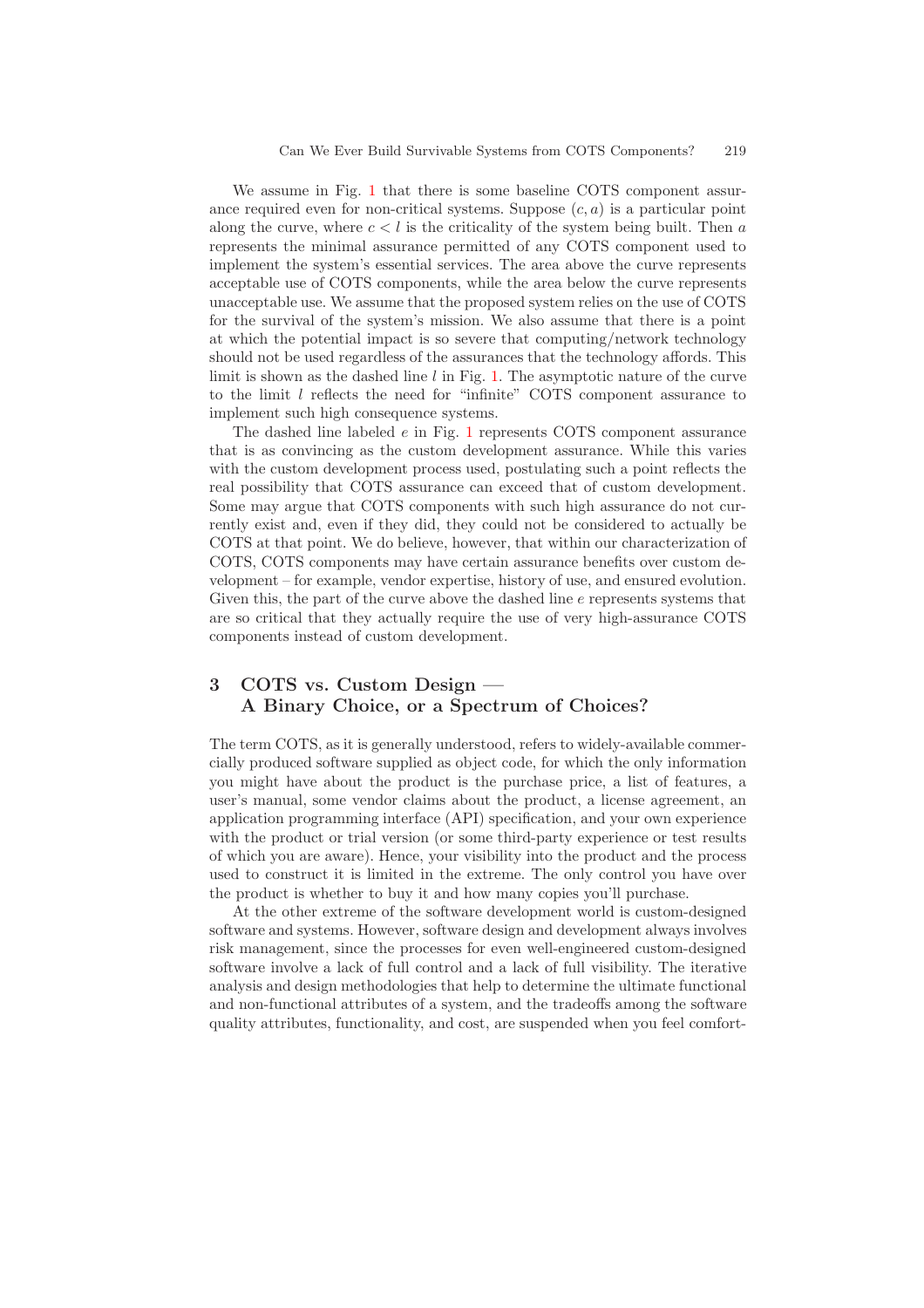<span id="page-4-0"></span>able that the risks associated with the design, implementation, deployment, and use of the system are below your risk-tolerance threshold [\[9\]](#page-13-9). Moreover, your compiler and other programming tools are likely to be COTS products, as are your development and target platforms. You can never be completely aware of the backgrounds and skills of the personnel building your system, though the efforts you make in terms of background and reference checks help to reduce your risk, in exchange for some additional time and expense.

Therefore, we wish to dispel the notion that organizations seeking to build survivable systems have only a binary choice, COTS or custom, where COTSbased systems lack almost all control and visibility, but are relatively inexpensive, and custom-built systems give you full control and visibility, albeit at much greater up-front cost. We believe there is a middle spectrum of design choices, ranging from 100% black-box COTS component integration to 100% customdesign, that allows a much more flexible, cost-effective, and risk-mitigating approach to the design of survivable systems. The *V-RATE* method, described in the next section, outlines a set of enabling strategies for mitigating the risks associated with using COTS products. Some of the strategies enable risk reduction by providing more control and more visibility into the internals of a product and the processes used to construct it. However, V-RATE includes other alternatives for mitigating risk that don't involve increasing control and visibility.

# **4 The V-RATE (Vendor Risk Assessment & Threat Evaluation) Method**

Building survivable systems using COTS components is a daunting task because the developer has little or no access to the artifacts of the software engineering process used to create the components. These artifacts are the primary sources from which assurance evidence for a composite system is derived. One way to partially compensate is to use vendor risk assessments as a tool to help you build, maintain, and evolve survivable systems. Such an assessment can be used as a new source of assurance evidence of a system's survivability.

Our proposed vendor risk assessments are based on a *V-RATE (vendor risk assessment and threat evaluation) taxonomy* described below. Two broad categories are at the highest level of our taxonomy: (1) vendor-inherent risk elements and (2) vendor risk elements associated with your own risk management skills. The output of an assessment based on the V-RATE taxonomy is a *vendor-risk profile* for the system being evaluated. We envision a large and growing collection of vendor-risk profiles tied to real-world performance histories, providing empirical data against which a newly generated risk profile can be compared. A vendor-risk profile can be used to assess the risk associated with the use of a product in a particular threat environment, and to identify areas for additional risk-mitigation activities. Because a single numerical rating would not provide sufficient guidance for these risk-mitigation activities, the vendor-risk profile helps you to identify your risks in each of the V-RATE taxonomy areas,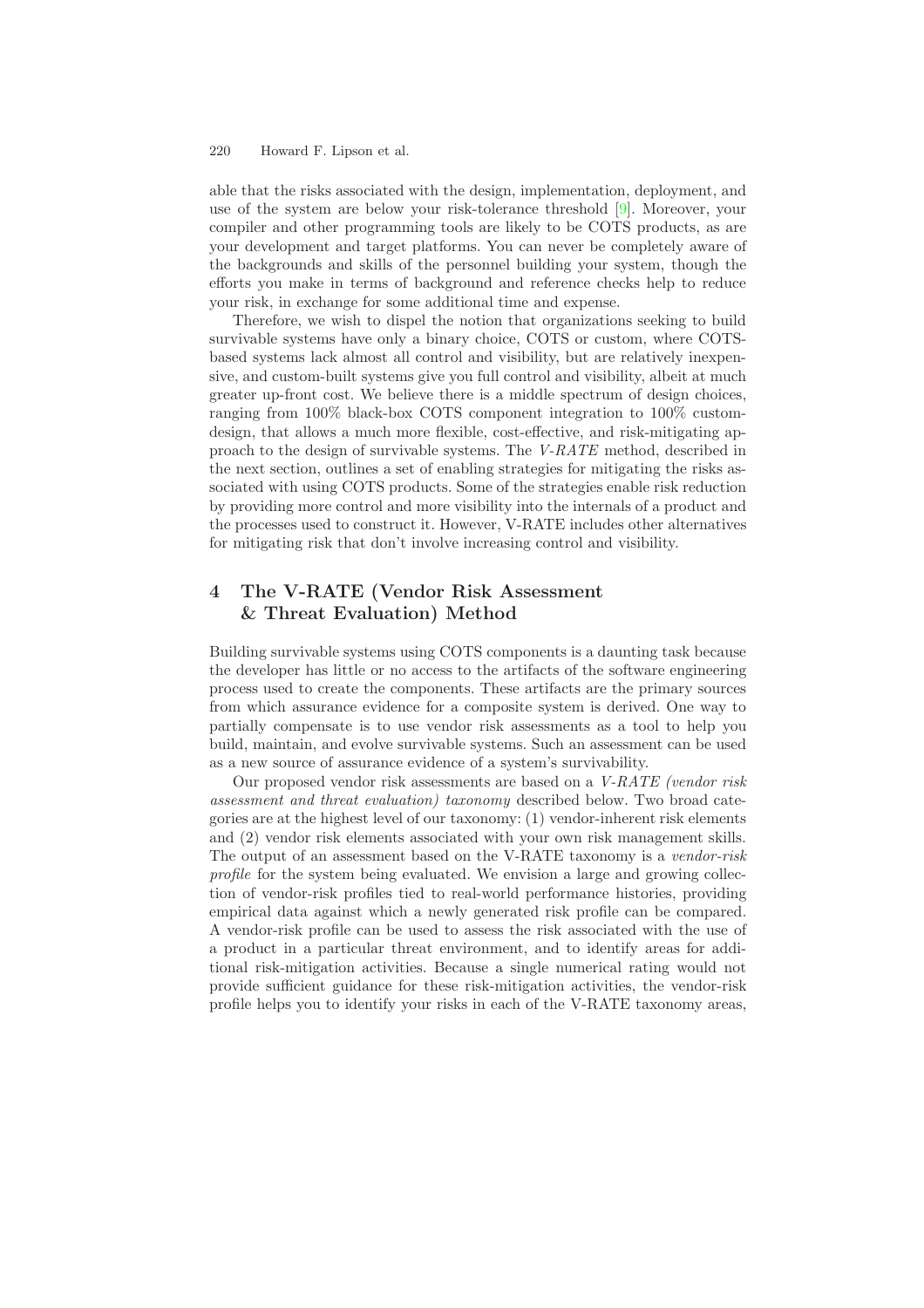and allows you to consider your risk tolerance with respect to each element of the taxonomy.

#### **4.1 The V-RATE Taxonomy**

Elements of the V-RATE taxonomy include:

#### 1. **Vendor's Inherent Risk Elements**

## 1.1 *Visibility of Product Attributes*

- 1.1.1 Openness Degree of visibility into design and engineering processes
- 1.1.2 Independent testing organizations

#### 1.2 *Technical Competence*

- 1.2.1 Survivability capability maturity
- 1.2.2 Existence of vendor ratings/certifications
- 1.2.3 Evidence of adherence to applicable industry standards and government regulations
- 1.2.4 Demonstrated diversity and redundancy in a vendor's products and services
- 1.2.5 Existence of a vendor teamthat deals effectively with security/survivability issues

#### 1.3 *Performance History*

#### 1.4 *Compliance*

- 1.4.1 Responsiveness to security/survivability issues (which can include related quality issues such as reliability, performance, safety, and usability)
- 1.4.2 Responsiveness to requests for new features and improvements
- 1.4.3 Willingness to cooperate with third-party testers and certifiers

### 1.5 *Trustworthiness*

- 1.5.1 Track record / Word-of-mouth
- 1.5.2 Evidence of skill at evaluating trustworthiness of personnel

#### 1.6 *Business Management Competence*

- 1.6.1 Economic viability
- 1.6.2 Vendor's risk-management skills in dealing with subcontractors

#### 1.7 *Controlled Evolution*

- 1.7.1 Clearly specified (or discernible) evolutionary path
- 1.7.2 Product integration stability
- 1.7.3 Product evolution supports continual survivability improvement

## 2. **Vendor Risk Elements Associated with Your Risk Management Skills in Dealing with Vendors**

### 2.1 *Technical Risk-Mitigating Factors*

- 2.1.1 Your skill at evaluating a product's quality attributes (in particular, those quality attributes that can contribute to system survivability, such as security, reliability, performance, safety, and usability)
- 2.1.2 Your skill at evaluating vendor technical competence
- 2.1.3 Awareness of existing vendor ratings and certifications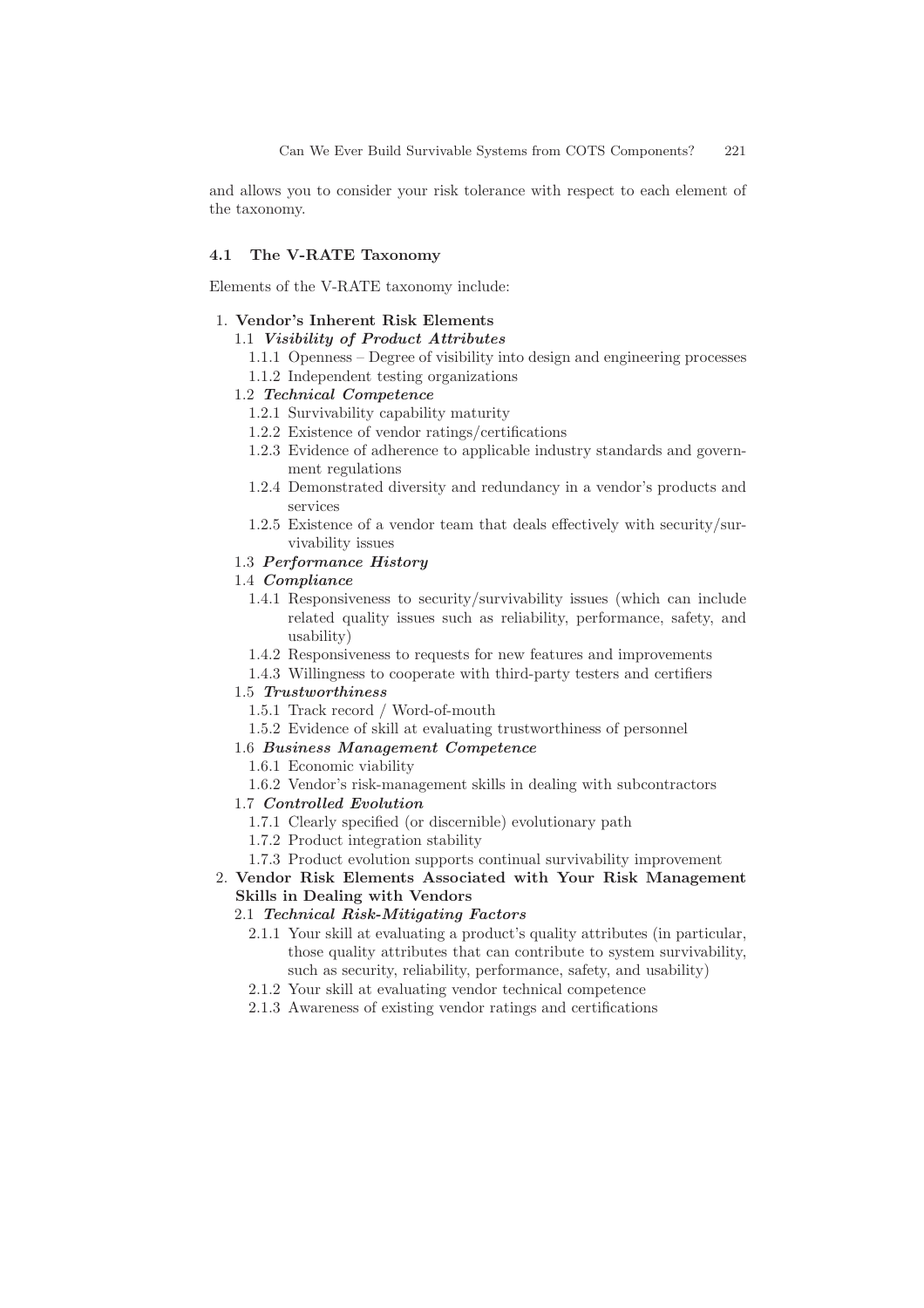- 2.1.4 Demonstrated diversity and redundancy in the integration of vendor products and services
- 2.1.5 Use of architectural tools and techniques (e.g., wrappers) to limit risks associated with a vendor product
- 2.1.6 Your association with expert security/survivability organizations, and the existence of a dedicated security/survivability group within your own organization
- 2.2 *Non-Technical Mitigation of Risk*
	- 2.2.1 Legal
	- 2.2.2 Economic
	- 2.2.3 Political and social
- 2.3 *Independence / Interdependence*
- 2.4 *Your Exposure*
- 2.5 *Mission Alignment / Vendor Compatibility*
- 2.6 *Your Negotiating Skill / Bargaining Power*

#### **4.2 Specific Vendor Risk Reduction Techniques**

The V-RATE method provides a framework for assessing survivability risks associated with COTS products. Although there are many risks and much work to be done, there are specific ways that risk can be reduced. In the long term, we would like to see a full list of vendor risk reduction techniques. Each technique could be assigned a value that could be used in the V-RATE calculation to show reduction of overall survivability risk associated with specific COTS products.

For each element of the V-RATE method, specific strategies should be developed to reduce risk. In Table [1](#page-7-0) we provide some brief examples of ways in which risk can be reduced. We align these examples with the V-RATE taxonomy.

The following are expanded examples for two of the items in the table. This expansion could be done for the entire table to forma comprehensive set of examples/strategies.

**Example of V-RATE Taxonomy Section 1.4, Compliance.** The vendor shows a willingness to respond to security and survivability concerns by:

- **–** making security patches available quickly.
- **–** allowing the client to *turn off* unneeded features and thus reduce the risks associated with those features. In this way the client can select a *core* set of needed services, rather than be forced to live with the consequences of "one size fits all."
- **–** building recovery mechanisms into the software. Examples of such mechanisms are automated back up of data and retention of state data.
- **–** building security (resistance) mechanisms into the software. Examples are encryption, password protection, and diversity.
- **–** putting specific software engineering practices in place to improve security, such as inspections, testing, the use of strongly typed languages, and processes that support good programming practices. Another positive response to customer concerns would be to initiate or increase education and training in security and software engineering for the vendor's technical staff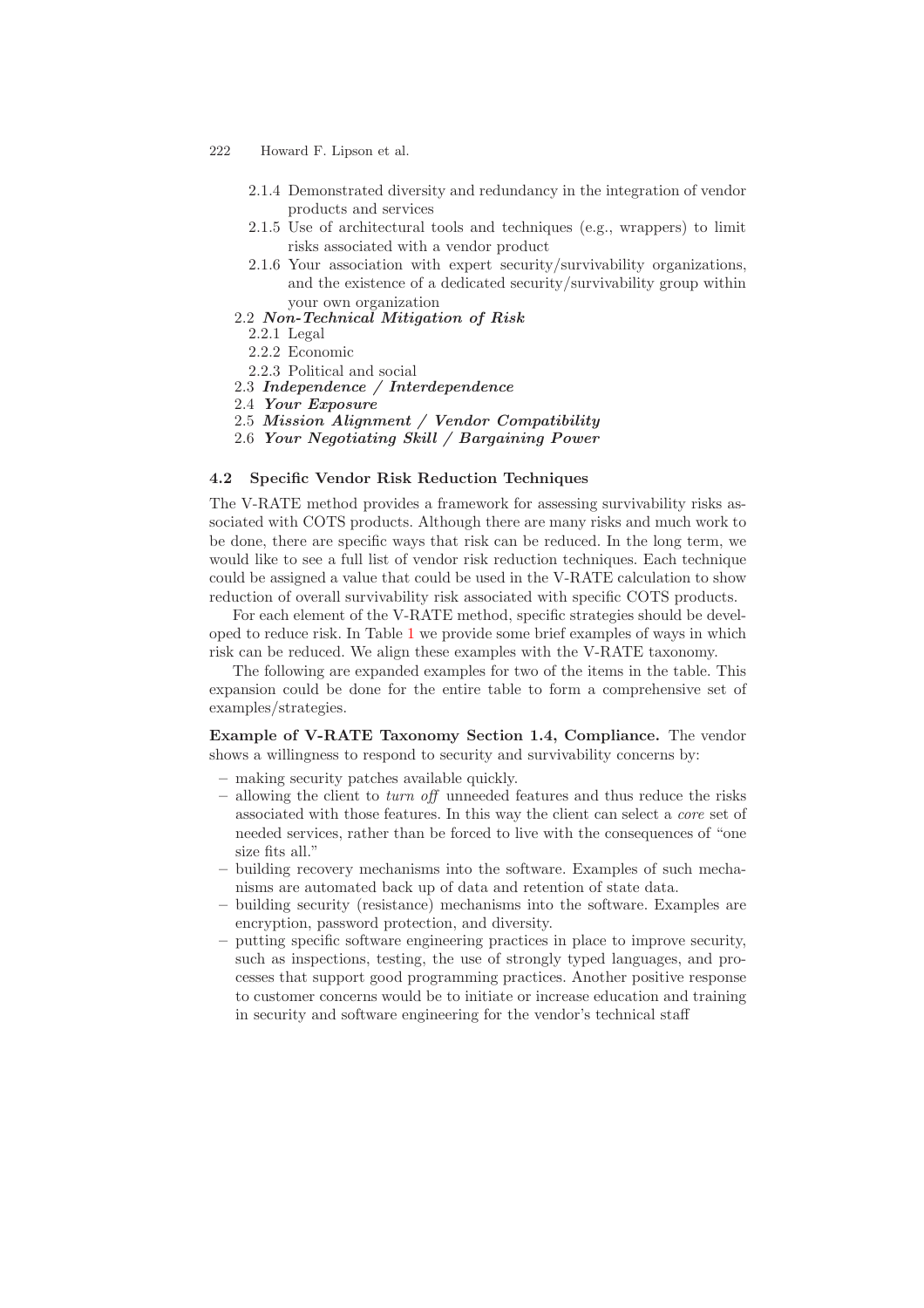| <b>V-RATE Element</b>      | Example                                                  |
|----------------------------|----------------------------------------------------------|
| 1.1 Visibility of Product  | The vendor is willing to allow client to see source code |
| Attributes                 | corresponding to installed binaries.                     |
| 1.2 Technical Competence   | The vendor has demonstrated (rated) competence in        |
|                            | key survivability activity/practice areas (using a sur-  |
|                            | vivability capability maturity model).                   |
| 1.3 Performance History    | The vendor has a track record – experience, statistics,  |
|                            | testimonials, and word-of-mouth.                         |
| 1.4 Compliance             | The vendor makes security patches available quickly.     |
| 1.5 Trustworthiness        | The vendor consistently checks character references      |
|                            | of new hires and periodically re-checks all personnel.   |
| 1.6 Business Management    | The vendor's prospects for long-term economic health     |
| Competence                 | are good.                                                |
| 1.7 Controlled Evolution   | The vendor shares plans and procedures that indicate     |
|                            | controlled product evolution.                            |
| 2.1 Technical Risk-        | You have the skills needed for direct technical risk     |
| Mitigating Factors         | evaluation (including, but not limited to Survivable     |
|                            | Systems Analysis).                                       |
| 2.2 Non-Technical          | You have access to legal or economic protection, such    |
| Mitigation of Risk         | as insurance, warranty and license agreements, per-      |
|                            | formance clauses and penalties, regulatory protection,   |
|                            | and performance bonds.                                   |
| $2.3$ Independence $/$     | You examine the vendor products and services associ-     |
| Interdependence            | ated with your system and look for interdependencies     |
|                            | that could threaten survivability.                       |
| 2.4 Your Exposure          | You determine what elements of the system are de-        |
|                            | pendent upon the competence, trustworthiness, and        |
|                            | thoroughness of the vendor.                              |
| 2.5 Mission Alignment /    | You evaluate alignment of your mission and required      |
| Vendor Compatibility       | software quality attributes (SQA's) with vendor mis-     |
|                            | sion and SQA's.                                          |
| 2.6 Your Negotiating Skill | You partner with vendor to obtain early notification     |
| Bargaining Power           | of potential security/survivability problems.            |

<span id="page-7-0"></span>**Table 1.** V-RATE Risk Reduction Examples

**Example of V-RATE Taxonomy Section 1.7, Controlled Evolution.** The vendor's plans and procedures indicate controlled product evolution as follows:

- **–** Vendor upgrades do not require massive re-integration (such as major rewrites of API glue code).
- **–** Applying security patches should not be delayed by the ripple effects of changes in the vendor product.
- **–** There is a low degree of feature coupling.
- **–** Changes in a few features do not cause massive maintenance headaches.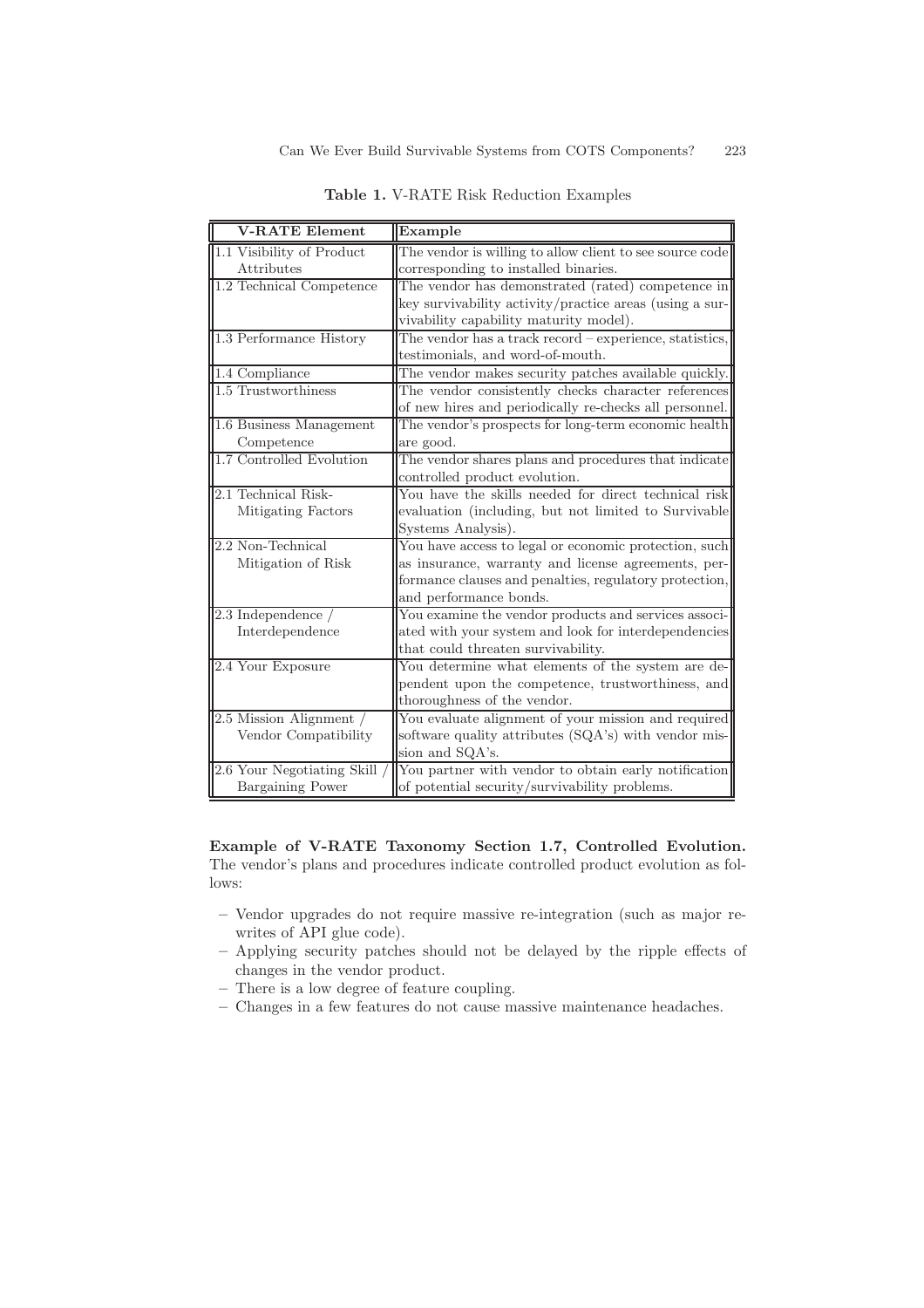- **–** The vendor is willing to provide insight into business plans for the product, so that the client has some idea of the stability of the product.
- **–** The vendor agrees to support the product, particularly froma security and survivability perspective, over the long term.

# **5 A V-RATE Example**

Although the V-RATE framework is at a very early stage of development, it is crucial to understand fromthe outset that it is not the goal of this research to assign a single or small number of composite numerical ratings to vendor product and processes for purposes of direct comparison. We instead envision that the output of the application of the V-RATE method will be a vendorrisk profile that is personalized to the specific organization that is interacting with a vendor or group of vendors for the purpose of acquiring, developing, operating, or maintaining a mission-critical COTS-based system. Each element of the V-RATE taxonomy represents an area of added risk that is not present in custom-designed systems. A heightened awareness of these risks (which enables you to take steps to reduce them) is the main benefit to be achieved by mapping the V-RATE taxonomy onto an existing or proposed design that includes COTS components.

Let's consider an e-commerce system that is used for Internet purchases as exemplified in Fig. [2,](#page-8-0) incorporating a number of COTS products, such as a Web server, a firewall, and a database application. The V-RATE taxonomy can serve

<span id="page-8-0"></span>

**Fig. 2.** Example E-Commerce System Architecture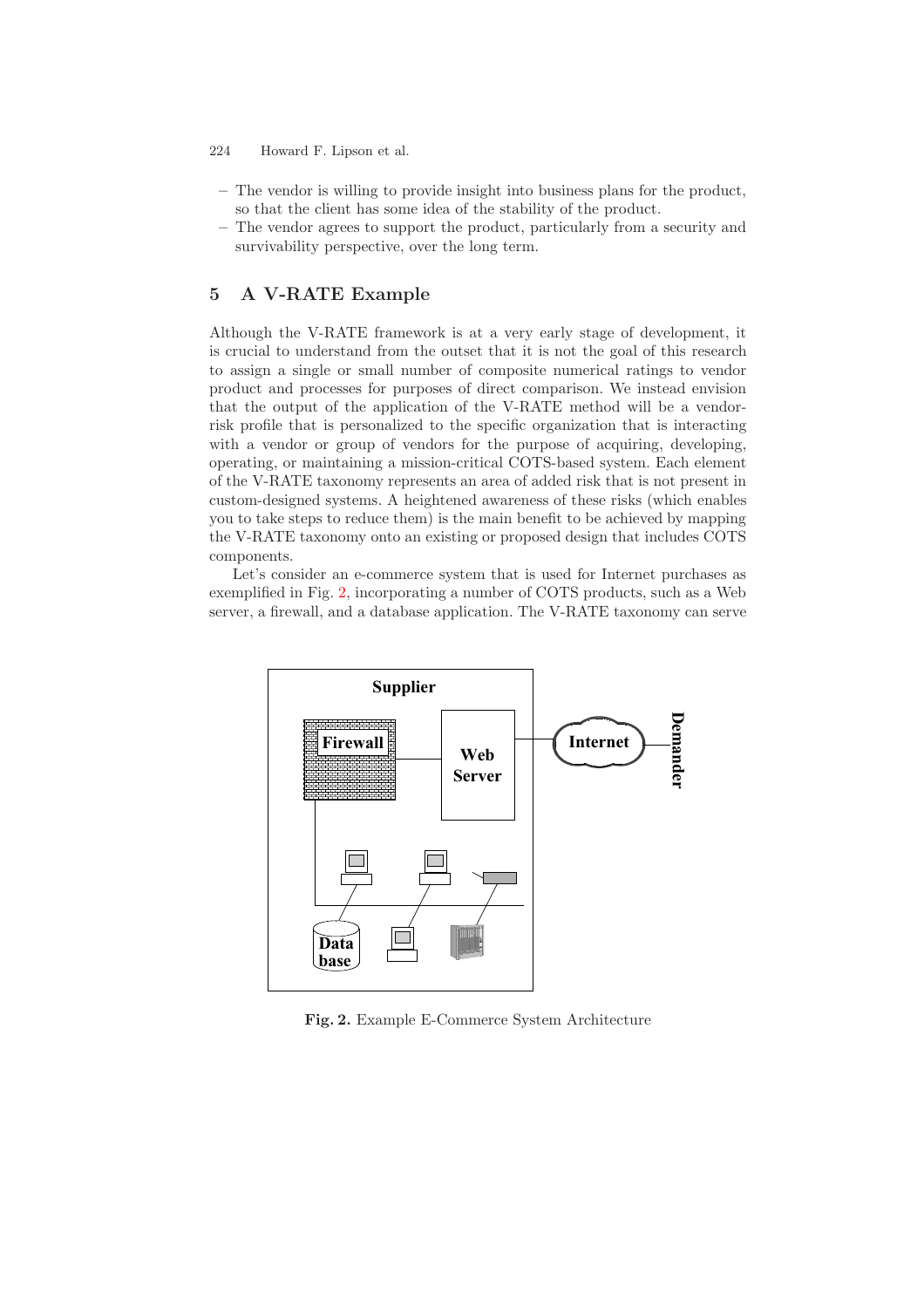as a road map to examine each of the COTS products used to implement the architecture and can be used in conjunction with architectural modifications, based on architectural-level survivability strategies, to enhance the survivability of the system. This process is inherently iterative and risk-driven.

Once mission requirements are defined, the design team should examine the existing (or proposed) e-commerce system architecture and modify it to support high-level survivability strategies, in the context of scenarios that threaten the business mission. Based on this scenario-driven examination of the architecture, the designers may decide, for example, to

- **–** Add a second firewall (i.e., a DMZ) for defense-in-depth against cyber-attack, and a backup Web server in the event of accident or attack.
- **–** Deploy redundant (and diverse) databases to recover fromdata loss or corruption.
- **–** Contract with redundant (and diverse) service providers for more survivable Internet connectivity.

Once the architectural-level survivability strategies are in place, the design team must ensure that the components used to implement the architecture are technically sound. The V-RATE taxonomy can be used to gather evidence of assurance. The first step is to annotate a representation of the architecture with vendor names, and other vendor attributes, to identify areas of exposure. For example, it is well known that apparently independent telecommunications service providers offer connectivity solutions that share the same physical fiber. Designers should ask the right questions of their service providers (or use other means) to ensure diversity.

Next, proceed down the taxonomy to gather evidence of assurance. First, consider the openness of a vendor's component. Can you negotiate full access to the source, and other engineering and design artifacts (perhaps under a confidentiality agreement)? If you can, does your staff have the expertise to do the analysis and testing necessary to provide the required assurance? If not, perhaps third-party testing and analysis will provide the expertise and assurance you need, and might actually be superior to giving your own staff access to the source code. This might be an example of a situation where COTS can be superior to custom-built, for instance, if a vendor with a high degree of expertise and experience in a given industry problem domain is willing to make the results of their testing and analyses available. COTS-related risks would be further reduced by verifying the vendor's detailed technical claims through competent third-party testing and analysis.

Continue, in this manner, step-by-step down the V-RATE taxonomy. In particular, carefully consider the value of non-technical approaches to mitigate risk, such as performance bonds, legal disclaimers, and insurance. The process of survivable architecture refinement and COTS-product risk assessment proceeds iteratively as required by mission demands and business constraints.

Use the V-RATE taxonomy to gather evidence of assurance for the set of COTS products under consideration. This collection of evidence will then allow you to compare the products. Numerical ratings within each category (indicating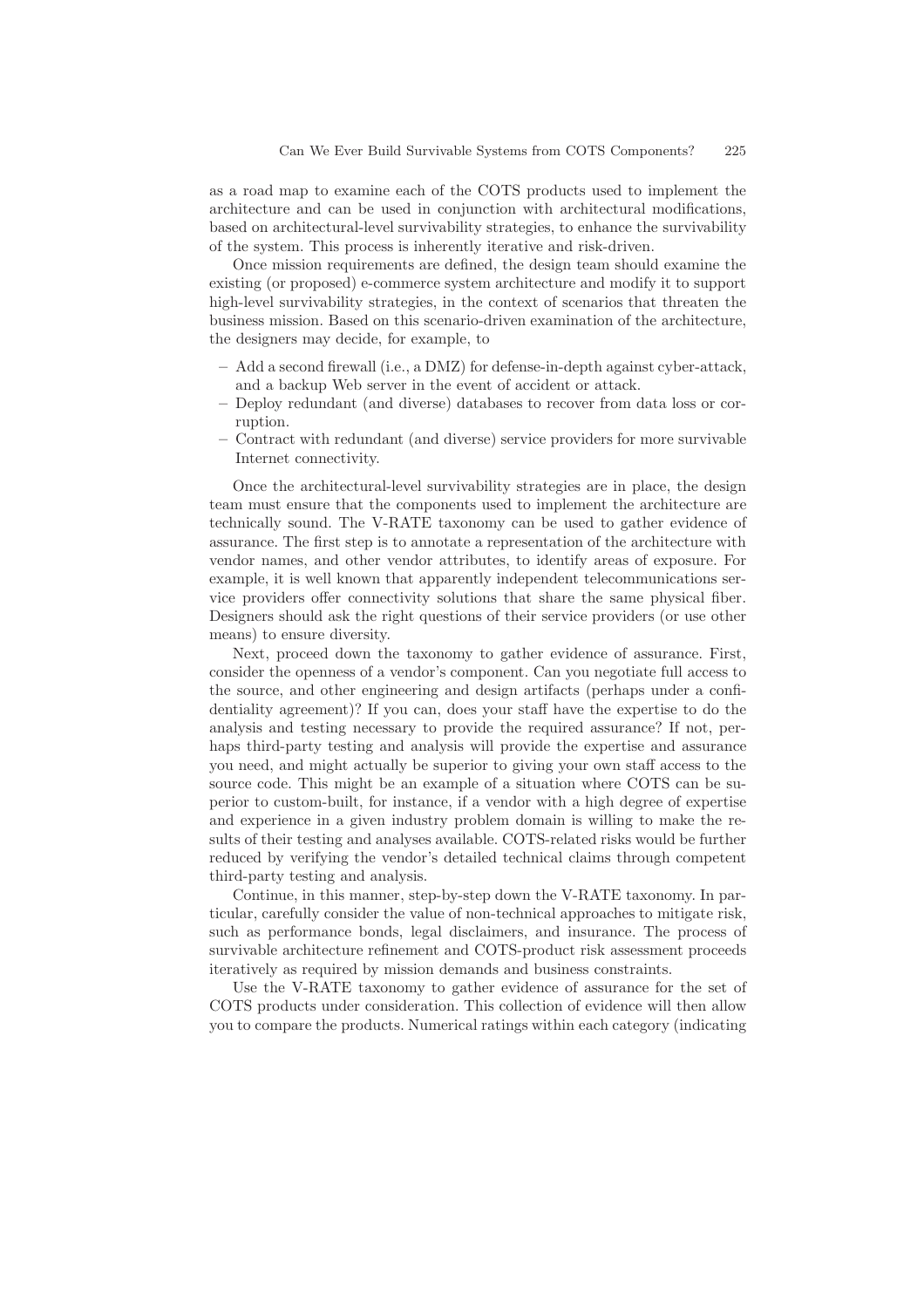<span id="page-10-0"></span>both strength of assurance and importance of this evidence to the system owner) and composite ratings that represent accumulated evidence across categories, allow for relative rankings of concerns, with the caveat that composite rankings derived from such numbers may only be used with extreme caution. Composite ratings suffer from the danger that ratings for taxonomy elements important to your organization will be cancelled out by ratings associated with elements that are not of concern to you.

On the other hand, a detailed vendor-risk profile would provide ratings across a number of risk-relevant elements that are keyed to emphasize what a specific organization deems important. We envision tools that provide

- **–** multiple views or perspectives of a vendor-risk profile
- **–** the ability to group or ungroup related taxonomy elements to yield a wide range of composite representations
- **–** views that are suitable for "what-if" analyses and comparison of design or acquisition alternatives.

However, the specific numerical ratings and vendor-risk profiles that result fromthe V-RATE process are not as important as what can be learned by going through the process itself. We believe that risk will be significantly reduced if the systemowner goes through the exercise of assigning importance to each V-RATE category and assessing the risks associated with the vendor's products and processes, as well as the system owner's management processes. Further gains can be achieved by obtaining the support of the vendor in this exercise.

# **6 How V-RATE Relates to the Common Criteria**

The Common Criteria (CC), ISO International Standard 15408, represents an attempt to provide a structured, yet flexible approach to help consumers and vendors of security-relevant COTS products agree on and evaluate required product function and product/process assurance [\[4\]](#page-12-2). The CC promotes creating two documents called the Protection Profile and the Security Target. Consumers develop a Protection Profile for a class of security-relevant products of interest, such as firewalls, operating systems, and smart cards. The Protection Profile specifies the function and assurances required by a broad consumer base for the class of product independent of any particular implementation. A vendor develops a Security Target to describe their implementation of a product intended to conformto a particular Protection Profile. The Security Target specifies the security functions supported, the development process used, and an argument for why the functions and processes conform to the Protection Profile targeted. The CC sets forth guidelines for the production and independent evaluation of a vendor's Security Target in response to a consumer Protection Profile.

While originally intended as a vehicle for internationally-accepted IT security evaluation, the CC may provide a model for using V-RATE to promote increased trustworthiness of COTS products. V-RATE provides criteria for the vendor's product and process that aid the evaluation of COTS technology for use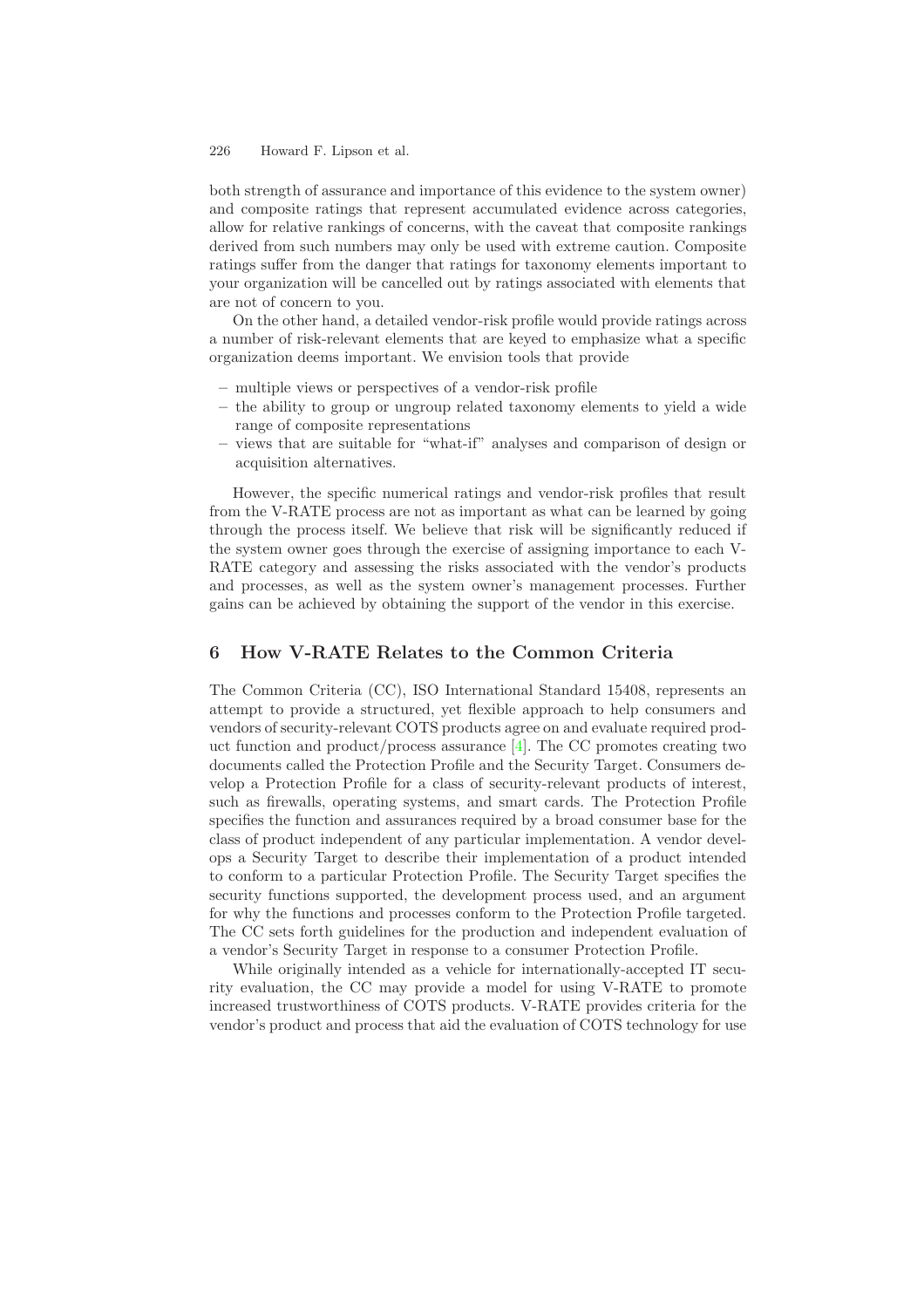<span id="page-11-0"></span>in achieving a particular mission. V-RATE's criteria are technology-independent and thus, more abstract than the CC. V-RATE also includes criteria for assessing the consumer's own ability to deal with COTS vendors and the inherent risks associated with COTS technology. One of the criticisms of the CC is the large amount of overhead needed to produce and evaluate products within its framework. V-RATE may provide a middle ground between the black-box acceptance of COTS and a CC-evaluated product.

A significant difference between the Common Criteria and V-RATE is that V-RATE is conducted by, or on behalf of, the party whose security and survivability is at risk (and from that party's perspective), whereas a Common Criteria evaluation is typically paid for by the vendor, and is conducted on the vendor's behalf [\[1\]](#page-12-3).

#### **7 Summary and Future Work**

Too many organizations take an all-or-nothing view with regard to the use of COTS in mission-critical systems (e.g., either COTS components are never safe to use, or COTS use should be maximized). This paper describes V-RATE criteria to help decide when and how COTS products can be used to build survivable systems. Factors that influence this decision include not only attributes of the COTS products themselves, but also attributes of the system's mission, the vendor, the vendor's development lifecycle process, and your own organization's risk management skills.

Increased vendor cooperation will improve the V-RATE method's effectiveness. Organizations often expect too little of their vendors, in terms of visibility into the internals of vendor products and processes, or meaningful guarantees of quality. Expectations need to be raised so that vendors more directly support the risk assessment and risk reduction efforts of their customers. Moreover, appropriate economic incentives to encourage vendor cooperation need to be explored.

Future work will investigate how to put the V-RATE method on a more scientific basis. Ongoing development of V-RATE may provide input into a model similar to the Capability Maturity Model<sup> $\circledcirc$ </sup> that would help acquirers to more systematically assess a developer's maturity for producing COTS components for survivable systems. More rigorous foundations will require quantitative measures of a system's capability to survive malicious attacks, and ways to measure the contribution of a given COTS product (or set of COTS products) to promoting or obstructing that capability. This must include the ability to measure the impact on system survivability of interactions among multiple COTS components.

We also plan to incorporate the V-RATE criteria into suitable system development lifecycle models, such as the Spiral Model. The process of refining a survivable architecture using COTS products is inherently iterative. Unacceptable product or vendor risks found during one iteration may require backtracking

<sup>r</sup> Capability Maturity Model is a registered trademark of Carnegie Mellon University.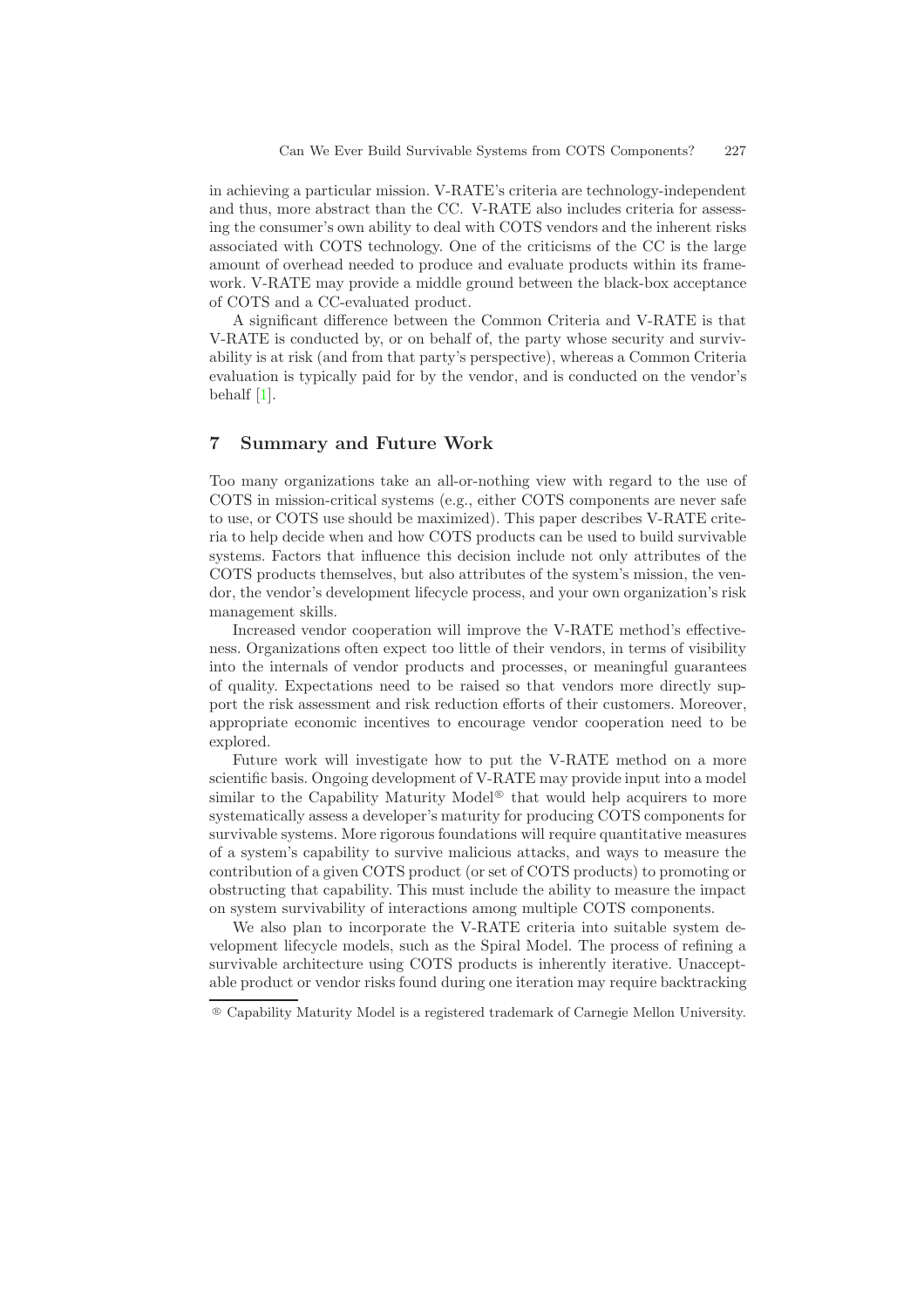to a previous iteration to incorporate different vendor or customproducts within the architecture. The iterative, risk-driven nature of the Spiral Model makes it particularly appropriate for incorporating the V-RATE method.

Our plan to incorporate the V-RATE criteria into software development lifecycle models will require us to take a close look at the concept of *open-source software*, which has been gaining increasing acceptance over the past few years. Open-source software provides access to the source code of a product for little or no cost, thereby encouraging the programming community to read, modify, and redistribute the source code, potentially leading to rapid evolution and improvement. We will investigate the suitability of open-source components for the design, development, maintenance, and evolution of survivable systems, in the context of the V-RATE criteria and integration with more traditional COTS components.

Finally, we plan to apply V-RATE to real-world, mission-critical systems. Such case studies will help us to fine-tune and validate the method, and demonstrate its use within a realistic lifecycle process. These studies will also help us to understand the risks associated with using COTS components for specific systemmissions. The details of the application of V-RATE (such as the specific evidence that needs to be gathered) may differ for different domains (e.g., military mission-critical systems, e-commerce systems, and financial systems). Since survivability is heavily dependent upon the context of the mission, understanding these differences is critical to V-RATE's successful application.

We intend to focus our research activities in these areas and encourage others to do the same. Only then will we be able to determine with assurance when and how we can use COTS components to build survivable systems.

### **Acknowledgment**

We would like to express our gratitude to Dr. Carol A. Sledge, a colleague at the Software Engineering Institute, for her valuable comments and suggestions based on her review of an earlier draft of this paper.

### <span id="page-12-3"></span><span id="page-12-0"></span>**References**

- 1. R. Anderson. *Security Engineering: A Guide to Building Dependable Distributed Systems*, pages 527–529. John Wiley & Sons, 2001. [227](#page-11-0)
- <span id="page-12-1"></span>2. V. R. Basili and B. Boehm. COTS-based systems top 10 list. *IEEE Software*, 34(5):91–93, May 2001. [216](#page-0-0)
- <span id="page-12-2"></span>3. L. Brownsword, P. Oberndorf, and C. Sledge. An activity framework for COTSbased systems. *Crosstalk: The Journal of Defense Software Engineering*, 13(9), September 2000. [216](#page-0-0)
- 4. Common Criteria Implementation Board. *Common Criteria for Information Technology Security Evaluation, Version 2.1*. Number CCIMB-99-031. August 1999. See: http://csrc.ncsl.nist.gov/cc/. [226](#page-10-0)